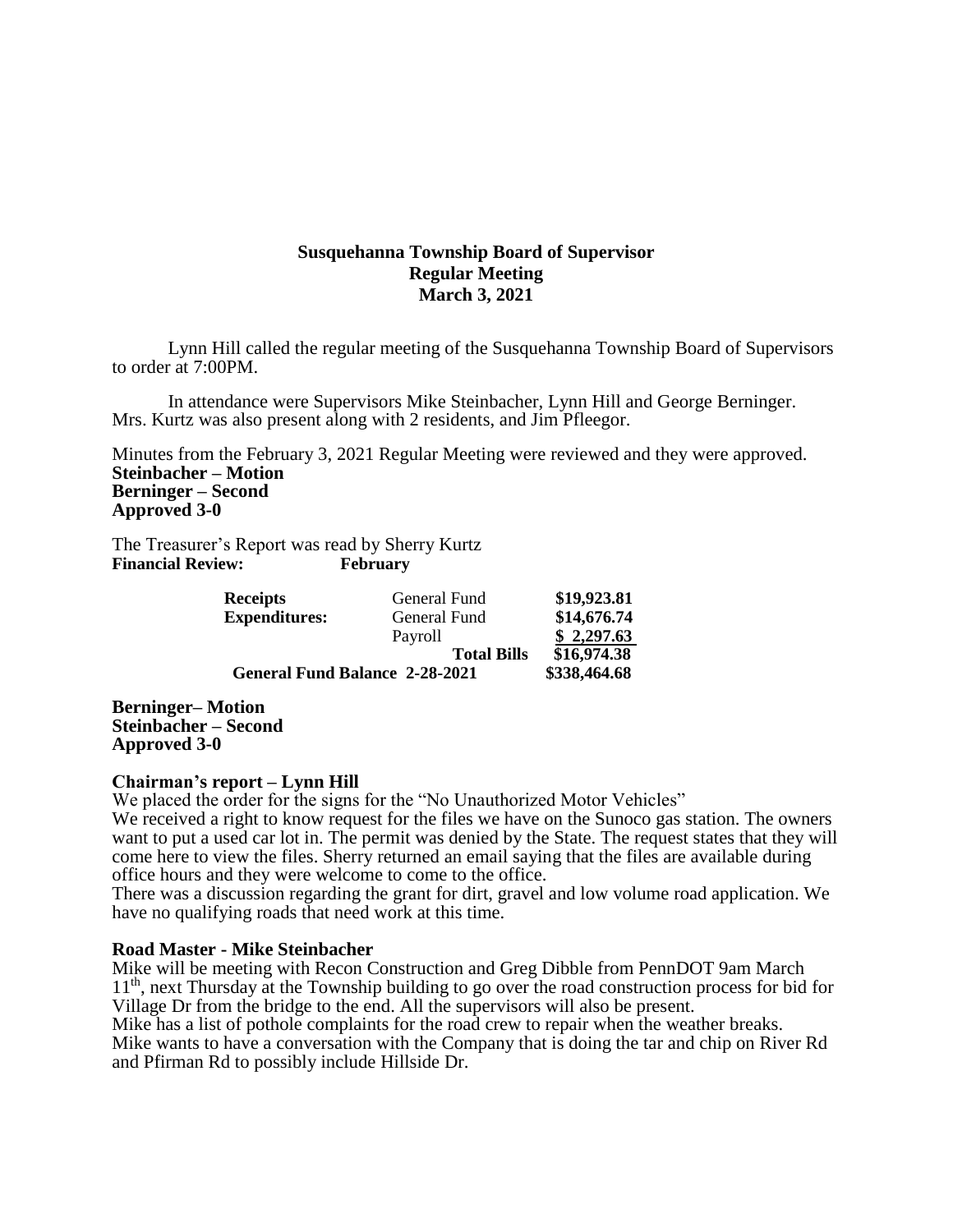# **Park Chairman – George Berninger**

Sherry order the recycle bins and will also get the bags. Lead time is 15 to 20 days. Once they arrive they will look to see how we will secure them. Mike suggest that one should be placed by the concession stand during the tractor pulls.

## **New Business**

Lynn talked about the CoStars Participation Contract for the July 2021 through August 2022 Season the supervisors agreed to 100 tons. The initial delivery will be 25 tons must be delivered between August and October.

# **Old business**

Lynn said we have a date to meet with the PUC, April 23, 2021 at 10am. They will be looking at the crossing at West Village Dr. PUC, PennDOT and a representative from Norfolk Southern. Bassett Engineering sent an information letter as to what they are doing to prepare for the bridge over Bender Run.

The Line of Credit payment for the backhoe is aprx \$25.00/month. We budgeted for \$6,000.00/month which is \$500.00/month. Lynn would like to see a motion to pay \$500.00 a month to the line of credit and be an automatic payment.

**Steinbacher – Motion Berninger – Seconded Approved 3-0**

# **Fire Company Report** – **Jim Pfleegor- Fire Chief**

February 2021 Report 12 Alarms, including 5 vehicle accidents, 5 medicals, 1 Mutual Aid and 1 lift assist.

There is still no training due to Covid-19

They are working on 2 separate grants for the Fire Company.

Jim spoke to the supervisors about doing a joint agreement with the City of Williamsport Fire Department.

Jim went on to explain that in the last 5 years there have been 5 working fires here in Nisbet. Nisbet is shorthanded and he would like to see the City of Williamsport Engine, with paid firefighters, stationed at Old Lycoming, be called out. They could be here in 8 to 0 minutes. They are out the door in 90 seconds. They have a cost and it would be \$600.00 per response. That is if they work the call. If they are recalled there is no cost.

Lynn would like to know how long our commitment would be, Jim said he will go to the City Fire Chief and ask him to draw up an agreement for the supervisors to see. Once we can read this agreement we will make a decision.

Jim then wanted to ask the board why the solicitor has an issue with the Memorandum of Understanding between Nisbet Duboistown and South Williamsport Fire Departments. Lynn explained the workers comp insurance concerns about different firefighters running our own equipment.

Lynn did ask if we have mutual aid why would also need a MOU. Jim explained about ISO ratings and that Nisbet has their high rating because of the joint response with Duboistown. Also the Rescue truck is Dept of health quick response EMS certified so if they cant get that truck out they need a written backup plan which is the MOU, that is Duboistown. Lynn is struggling to see our benefit. The board will discuss this.

Jim would like to know who he should contact if he goes to a house on a call and finds that it is unsafe for the occupants. A short discussion was had. Privacy issues are a concern.

Mike brought up the tractor pull dates. There will be one May 7, 8, and 9 and one in August 13, 14, and 15.

Nisbet Fire Co Ladies Auxiliary would like to have an Easter egg basket hand out. Due to COVID-19 they will not have a hunt but they would like to hand out baskets. They are asking for \$150.00 instead of the yearly \$250.00 for the hunt. Lynn asked for a motion.